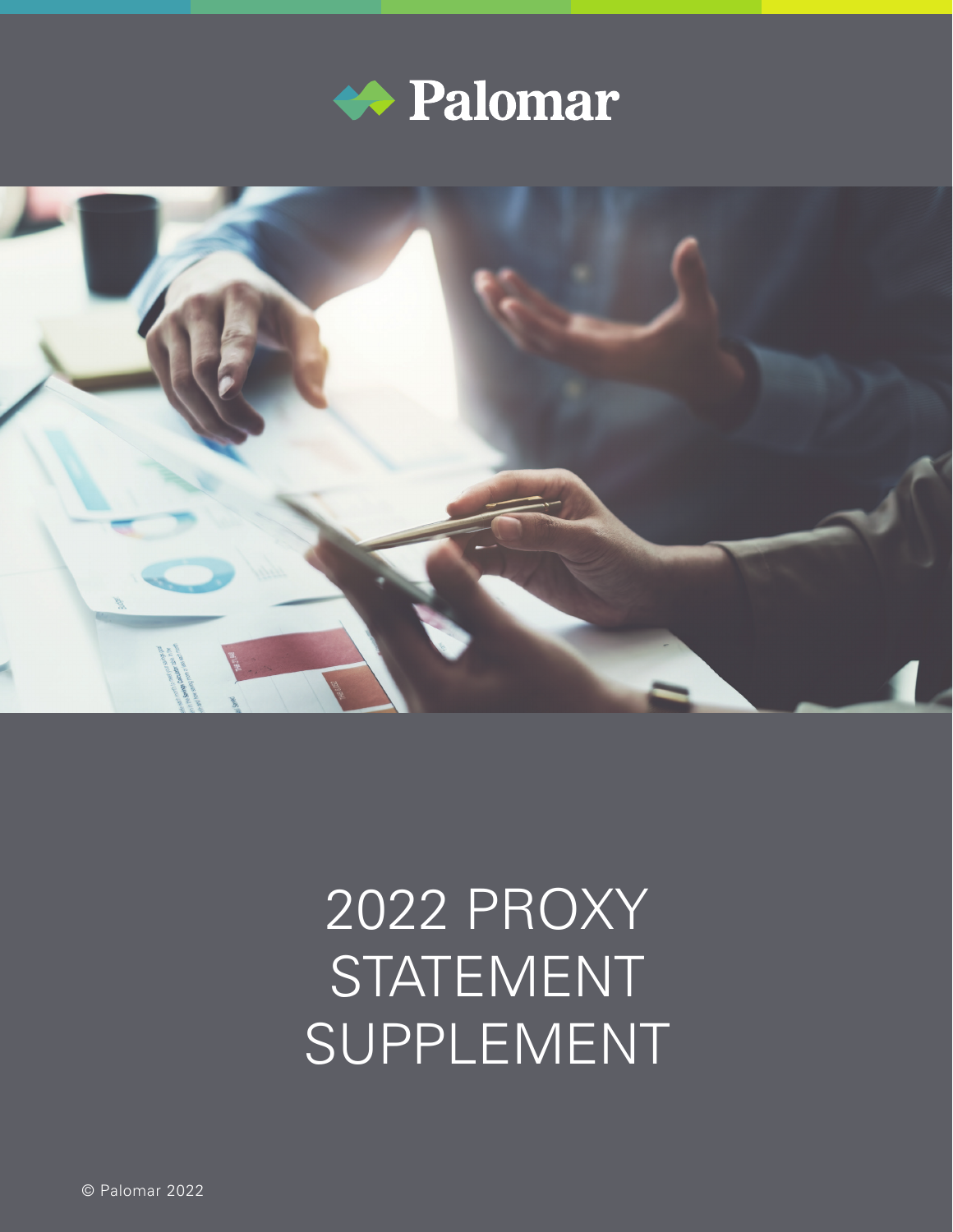## **EXPLANATORY NOTE**

On April 14, 2022, Palomar Holdings, Inc. (the "Company," "we," "us" and "our") filed its Definitive Proxy Statement on Schedule 14A (the "Proxy Statement") and the related Proxy Card (the "Proxy Card") for the Company's 2022 Annual Meeting of Stockholders with the Securities and Exchange Commission (the "SEC"). The Proxy Statement was filed in connection with the Company's 2022 Annual Meeting of Stockholders to be held on May 26, 2022 (together with any adjournment or postponement thereof, the "Annual Meeting"). This supplement to the Proxy Statement and Proxy Card (the "Proxy Statement Supplement") is being filed to correct the Security Ownership of Certain Beneficial Owners and Management table. This table inadvertently omitted certain stock options exercisable within 60 days of April 1, 2022 from the Proxy Statement when originally filed with the SEC and this filing corrects this omission. Other than the correction to the Security Ownership of Certain Beneficial Owners and Management table, no other changes have been made to the Proxy Statement or the Proxy Card and they continue to be in full force and effect as originally filed and continue to seek the vote of Company stockholders for all proposals to be voted on at the Annual Meeting. Capitalized terms used but not otherwise defined in this Proxy Statement Supplement have the meanings ascribed to them in the Proxy Statement. This supplement should be read together with the Proxy Statement.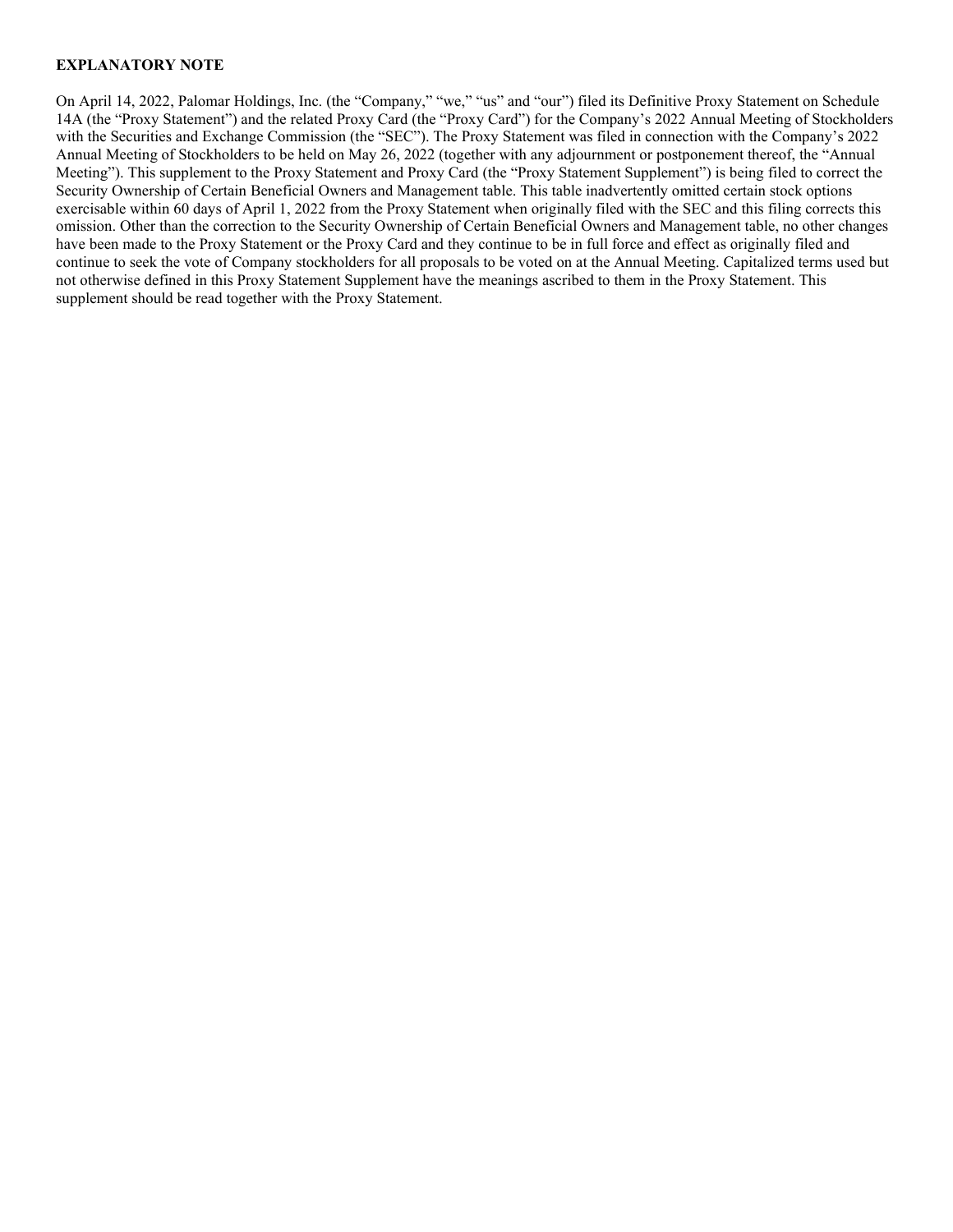## **SECURITY OWNERSHIP OF CERTAIN BENEFICIAL OWNERS AND MANAGEMENT**

The following table sets forth certain information with respect to the beneficial ownership of our common stock as of April 1, 2022 for:

- each of our directors and our nominees for director;
- each of our Named Executive Officers;
- all of our current directors, director nominees, current executive officers, and Named Executive Officers as a group; and
- each person or group who beneficially owned more than 5% of our common stock.

We have determined beneficial ownership in accordance with the rules of the SEC and the information is not necessarily indicative of beneficial ownership for any other purpose. Unless otherwise indicated below, to our knowledge, the persons and entities named in the table have sole voting and sole investment power with respect to all shares that they beneficially owned, subject to community property laws where applicable.

We have based our calculation of the percentage of beneficial ownership on 25,230,571 shares of our common stock outstanding as of April 1, 2022. We have deemed shares of our common stock subject to stock options that are currently exercisable or exercisable within 60 days of April 1, 2022 and RSUs scheduled to vest within 60 days of April 1, 2022 to be outstanding and to be beneficially owned by the person holding such equity awards for the purpose of computing the percentage ownership of that person. We did not deem these shares outstanding, however, for the purpose of computing the percentage ownership of any other person. Unless otherwise indicated, the address of each beneficial owner listed in the table below is c/o 7979 Ivanhoe Avenue, Suite 500, La Jolla, California 92037.

| <b>Name</b>                                                                                         | <b>Total</b><br><b>Shares</b><br><b>Beneficially</b><br>Owned | <b>Beneficial</b><br>Ownership |
|-----------------------------------------------------------------------------------------------------|---------------------------------------------------------------|--------------------------------|
| 5% Stockholders:                                                                                    |                                                               |                                |
| Blackrock, Inc. <sup>(1)</sup><br>55 East 52nd Street<br>New York, NY 10055                         | 3,601,274                                                     | 14.3%                          |
| The Vanguard Group <sup>(2)</sup><br>100 Vanguard Blvd.<br>Malvern, PA 19355                        | 2,081,452                                                     | 8.2%                           |
| Amundi and Amundi Asset Management <sup>(3)</sup><br>90-93 boulevard Pasteur<br>75015 Paris, France | 1,393,097                                                     | 5.5%                           |